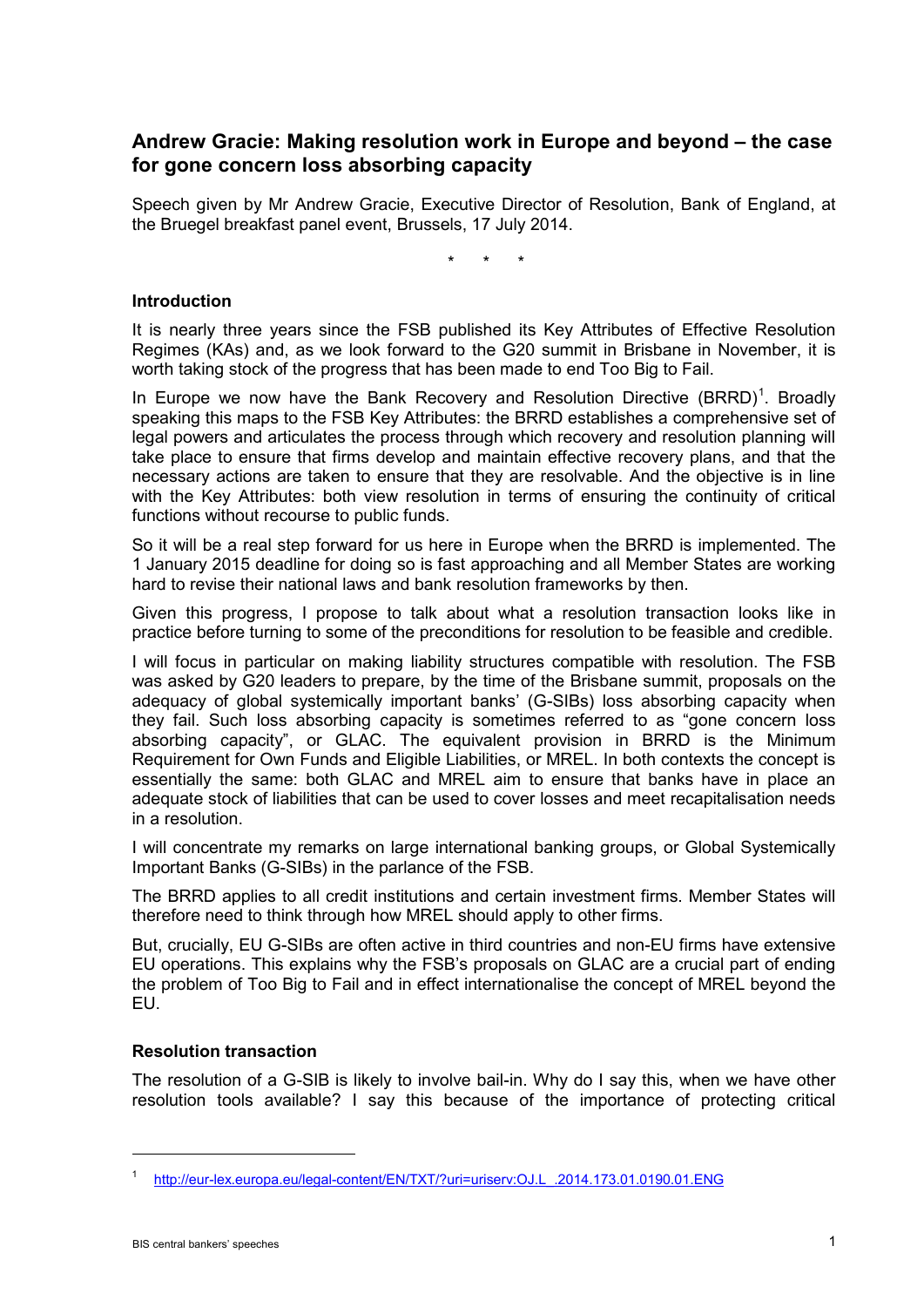functions. It is simply not credible to think that a G-SIB could be dismantled over a resolution weekend without a destabilising disruption to critical functions. Finding a private sector purchaser capable of taking on the business – in whole or in parts – is likely to be even more difficult.

Bail-in enables us to stabilise a firm. It buys the time that will allow for an orderly reorganisation or wind down of all or part of a failing firm, in order to address the underlying cause of the failure. There is more than one way to effect a bail-in: either through the use of write-down and conversion powers directly, or via a bridge institution. In a bridge, liabilities are exposed to loss by leaving them behind in an insolvency process with the activity that is to continue transferred to a new legal entity. In contrast, where the bail-in tool is applied directly, liabilities are written down or converted into equity within the existing legal entity.

Applying the bail-in tool directly has a number of advantages over the bridge approach, at least in the context of a resolution at the level of an operating company. In particular, because no new entity is required, it will not be necessary over a resolution weekend to authorise a new entity, or to change the contract documentation to which the firm is a party, and memberships of Financial Market Infrastructures can remain intact.

But, whichever approach is pursued, the essential elements of the transaction are the same. These are set out in the KAs and are included in some detail in the BRRD:

• Entry into resolution: The trigger for entry into resolution is twofold<sup>[2](#page-1-0)</sup>: first, a firm must be failing, or likely to fail to meet its conditions for authorisation; second, it must be reasonably likely that no action is available to remedy this situation within a reasonable timeframe.

This is intentionally forward looking; it is designed to allow recovery actions to be taken to remedy a breach, or likely breach, of threshold conditions, when the existing owners and management of the firm can take actions that might be successful in rectifying the breach. But, when recovery is not reasonably likely, resolution authorities have the option to put the firm into resolution and deploy their toolkit. And the BRRD goes beyond this – it includes the *obligation* that, when these two triggers are met, capital instruments are written down or converted to the extent necessary to meet resolution objectives, putting in statute the Basel Committee's requirement that capital must be fully loss-absorbing when firms meet the point of non-viability.

• Early termination: For resolution to work effectively, resolution authorities need to ensure that counterparties do not use entry into resolution of a firm as grounds for closing out derivatives and other contracts. Disorderly close out could generate exactly the adverse impact of failure on the broader system that resolution is intended to avoid. For that reason, powers to apply a stay on contract terminations and cross defaults are part of the Key Attributes. This power is included in the BRRD, along with to apply a stay power in recognition so that resolution actions taken by non-EU resolution authorities can be enforced within the EU. There are also provisions in the BRRD that will give resolution authorities the power to impose requirements that where EU firms are operating outside the EU, in the absence of a recognition power in the host regime, their financial contracts include terms that ensure the actions of the home resolution authority are enforceable<sup>[3](#page-1-1)</sup>.

-

<span id="page-1-0"></span>BRRD article 32.

<span id="page-1-1"></span>BRRD article 55.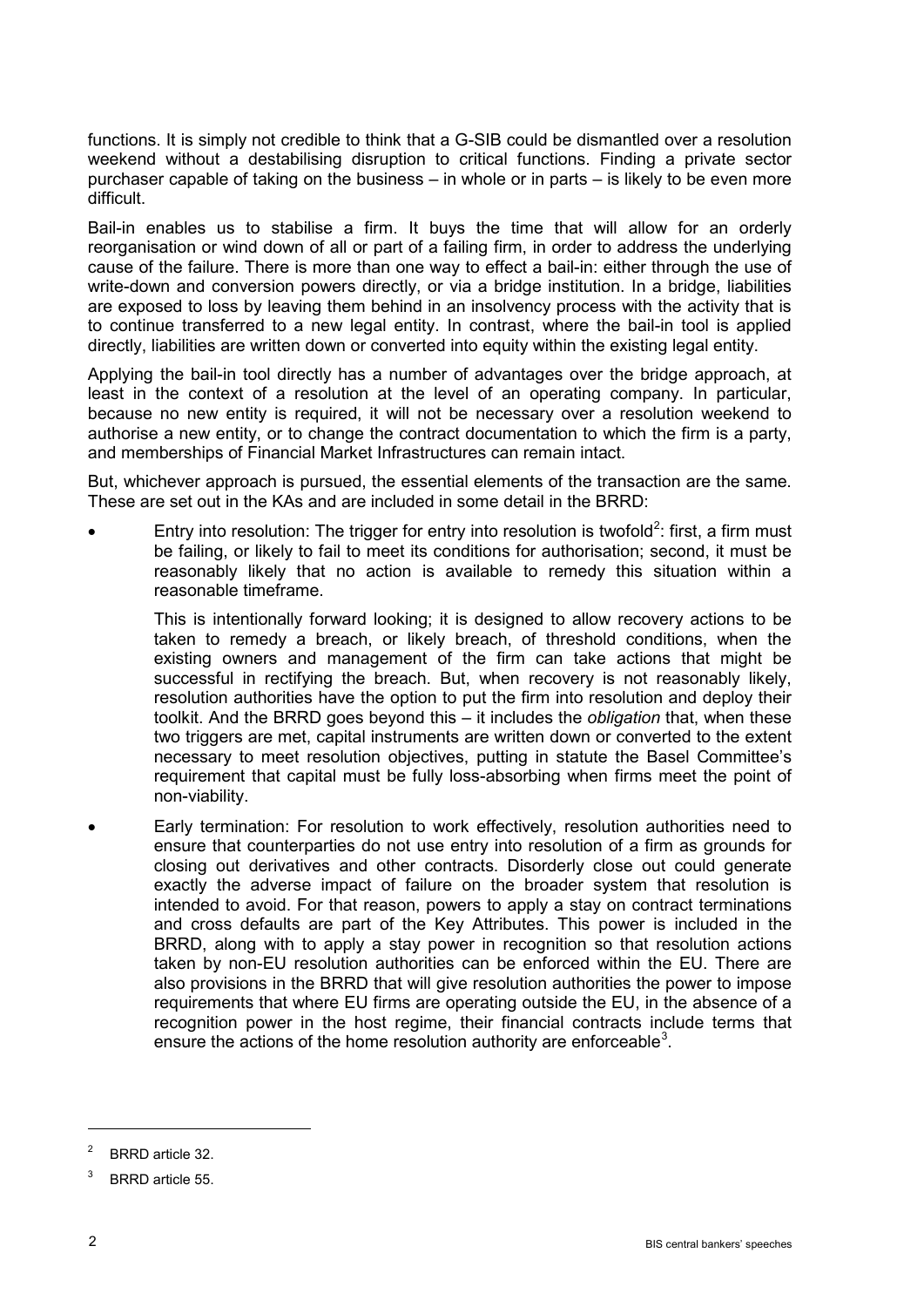- Bail-in: So to the bail-in where again the KAs and the BRRD are aligned<sup>[4](#page-2-0)</sup>. The most important thing to note here is that bail-in must respect the creditor hierarchy. Under BRRD, a small number of liabilities are excluded from bail-in – for example those with an original maturity of less than seven days, and in exceptional circumstances some additional liabilities may be excluded – for example in order to maintain continuity in critical functions. But the principle is clear that liabilities will be written down and converted according to the creditor hierarchy and, within a given class, all affected creditors will be treated equally. Moreover, there is an explicit safeguard that creditors shall be left no worse off following the application of the bail-in tool than they would have been in insolvency. This enables resolution authorities to act with sufficient speed and flexibility, whilst providing shareholders and creditors with an appropriate degree of certainty as to how they will be treated.
- Valuation: Determining the amount of write-down and conversion of debt required to recapitalise a failed bank and calculating the counterfactual insolvency valuation for the no creditor worse off test are at the heart of the bail-in. A series of valuations are therefore required in the course of a resolution transaction, as the BRRD sets out in some detail<sup>[5](#page-2-1)</sup>. First, a "going concern" valuation of the firm's assets and liabilities will be used to the gauge the size of any bail-in that is required. A core purpose of this valuation is to quantify expected future losses and so the recapitalisation need at the point of resolution. Second, an equity valuation is needed to inform the terms of the exchange and the allocation of the net asset value generated via the bail-in to the liability holders that have been written down or converted. And, finally, a no creditor worse off valuation measures the counterfactual valuation of the firm in an insolvency to ensure that shareholders or creditors are left no worse off than they would have been in an insolvency. The EBA's technical standards in this area will be a key determinant of our approach to valuation.
- Exchange: A desirable feature of resolution by bail-in, is to be able to transfer to those bond holders subject to bail, any compensation they are due as soon as possible. Compensation would take the form of the firm's shares or other securities and the resolution would be structured so as to deliver as quickly as possible to the relevant bond holders an interim instrument which is tradeable but also facilitates the change of ownership that follows a bail-in to meet the relevant regulatory requirements. To this end we have been working on Certificates of Entitlement (CEs) which may provide a possible solution. CEs, issued by the resolved bank, represent the contingent right to receive the firm's shares as compensation. Over the resolution weekend, trading and settlement of the firm's bonds will be blocked and CEs will be credited to the bondholders' accounts in the clearing systems (through their custodians). The bondholders, now CE holders, will have a beneficial interest in the ordinary shares of the firm. Once the terms of the bail-in are finalised, conversion ratios for the CEs into shares will be established and CE holders will be able to exercise their rights under the CEs resulting in legal title and voting rights being transferred to those bailed in bondholders entitled to compensation. In order to receive legal title and voting rights to the shares, the CE holders are required to provide evidence of their underlying beneficial ownership of the bonds, confirm that they are not acting as a controller and provide instructions for settlement. In this way beneficial ownership of the bank in resolution will stay in the private sector throughout the process.

-

<span id="page-2-0"></span>e.g. BRRD article 43.

<span id="page-2-1"></span><sup>5</sup> BRRD articles 36 and 74 and associated technical standards.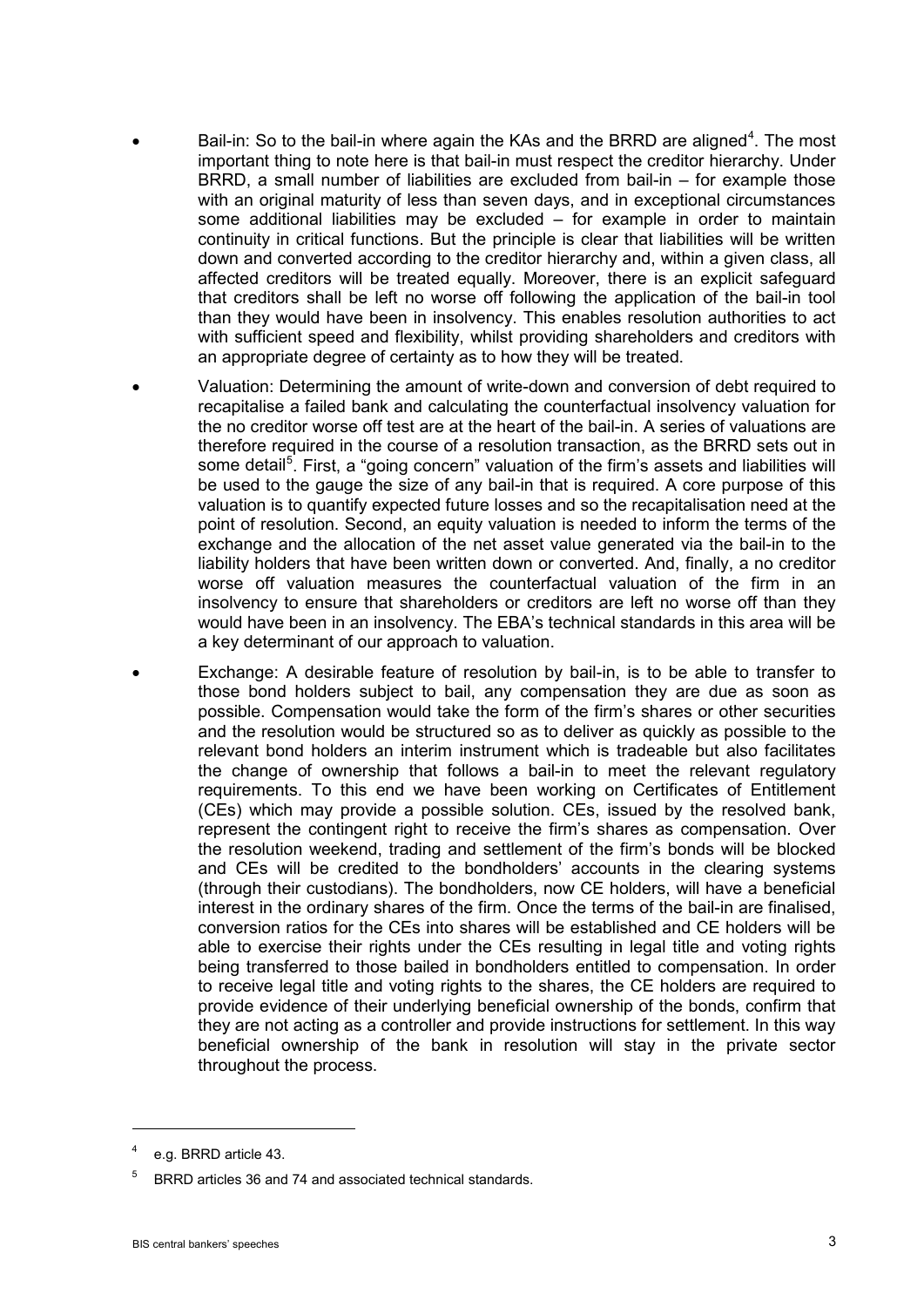Reorganisation: Finally, where a firm has been stabilised through a bail-in, this must be accompanied by a comprehensive restructuring plan. Bail-in is  $-$  explicitly  $-$  a prelude to reorganisation and the stability that it creates buys the time to achieve this<sup>[6](#page-3-0)</sup>. How much time is required will depend on the options available and how easily and quickly they may be implemented but it is essential to address directly the causes of failure and to restore market confidence so that the firm can access funding and operate normally. Part of the resolution planning process with firms is discussion of the options available for reorganising critical functions in a resolution, whether they are to continue within the firm, to be transferred elsewhere in the market, or to be wound down. Authorities may require firms to make changes ex ante in the way they are organised or operate in order to be adequately resolvable. Structural reforms have been introduced in some jurisdictions to guarantee that options to separate critical functions in resolution exist. The creation of ring-fenced banks in the UK is one such example.

So what does all this tell us? First and foremost it tells us that failing firms are *not* being resurrected in a bail-in. The reality of a G-SIB is that its activities cannot be shut down immediately and it will need to be adequately recapitalised to sustain its critical functions and stabilise the situation while a reorganisation or orderly wind-down takes place. In order to achieve this, firms must have a liability structure that allows them to absorb losses and to restore solvency to the point that a G-SIB can be reauthorised, and command market confidence and access to normal central bank facilities following the resolution.

### **Loss absorbing capacity in resolution**

That is what GLAC and MREL are meant to help achieve. If G-SIBs do not have adequate loss-absorbing capacity when they fail, then the resolution authority may not be able to stabilise them without recourse to public funds. This will mean the pernicious problem of "Too Big To Fail" will remain unsolved, and the destructive link between banks and their sovereigns will not be severed.

But what exactly does "adequate" loss absorbency in resolution mean? That will depend on the size and systemic importance of a firm; a very small bank with a few hundred depositors may not need any loss-absorbing capacity as its critical functions may be limited to the insured deposits it provides, which are covered by the deposit guarantee scheme (DGS). Any cessation in service is unlikely to cause financial instability – although, even in the case of the smallest banks, it is important that insured depositors are able quickly to recover their funds via the DGS. But, as I have already noted, given their size and complexity, it is important for G-SIBs that there is adequate GLAC to allow the bank to be stabilised without disrupting its critical functions. This has implications for the size, quality, location and disclosure of G-SIBs' GLAC in G-SIBs.

Taking size first: in order that critical functions are not disrupted, prudential authorities around the world must be able to permit the firm in resolution to continue to provide its critical functions (e.g. deposit taking). This implies that, at a very minimum, there must be sufficient GLAC to restore minimum capital requirements. Whatever backward-looking accounting may have indicated, experience suggests there is usually little or no equity value left in a bank once it has failed. The prudent, fair and realistic valuation that resolution authorities must conduct in resolution (as required in the BRRD) will likely crystallise previously unrealised losses or expected losses on the asset side of the bank's balance sheet. This suggests that GLAC should at least be equivalent to minimum Tier 1 capital requirements. It is likely to need a capital position at least as strong as other banks in the market. And for a bank that

 $\overline{a}$ 

<span id="page-3-0"></span>BRRD article 43(3).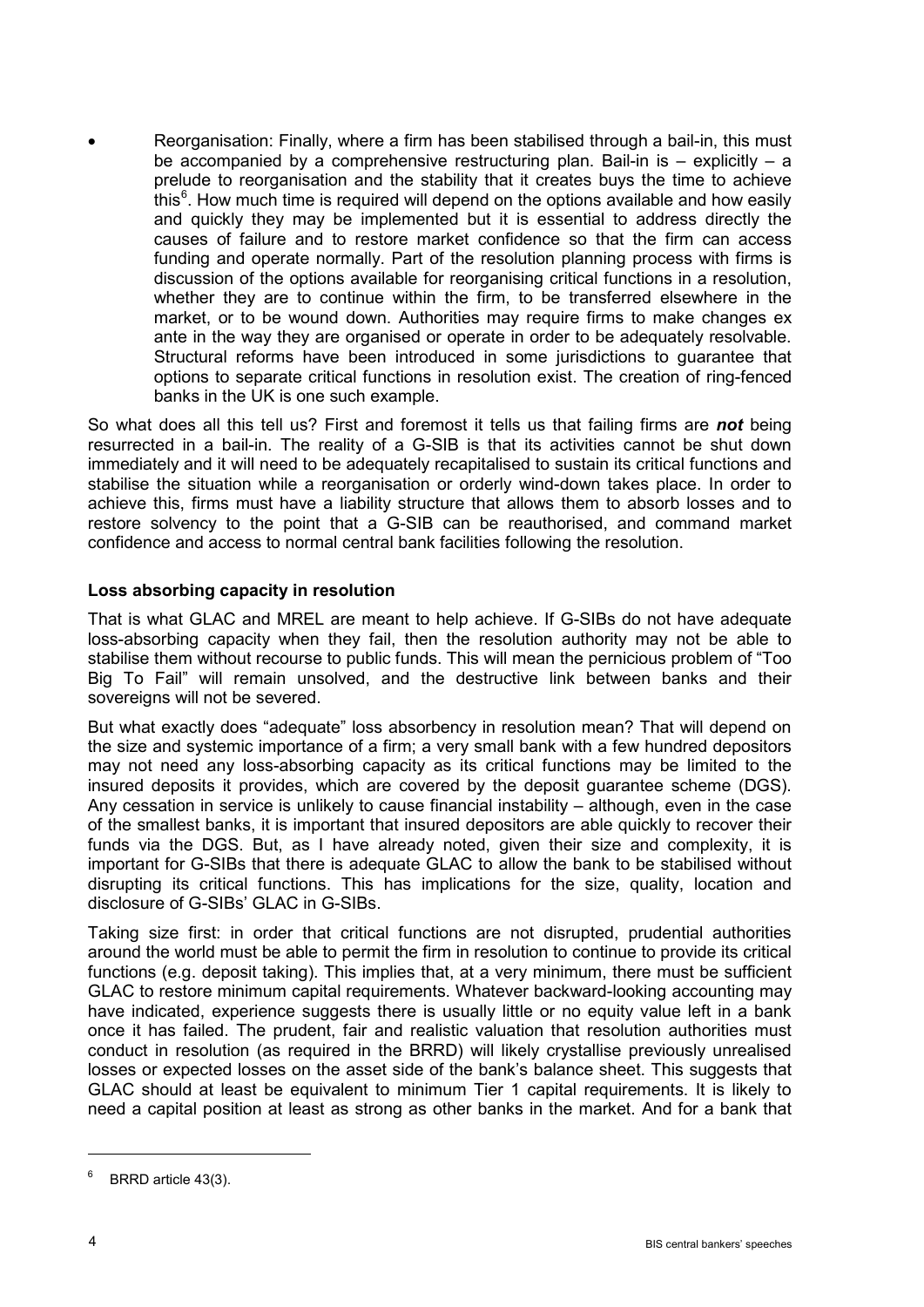has undergone resolution to command market confidence, it is likely to need at least as much capital as other banks in the market. It would be sensible therefore for G-SIBs to maintain sufficient GLAC to be able at least to restore fully regulatory capital buffers above capital minima, in order to maintain market confidence that they would be able to absorb any further losses during the restructuring phase without re-entering resolution. One final point on quantum – the ability of stressed systemically important banks to raise their capital position by shedding assets in short order is not sufficiently reliable to warrant a lower GLAC requirement for G-SIBs.

So, we can see how much loss-absorbency we might need, but how much of *what,* exactly? In principle, it should be possible to expose every unsecured, uninsured liability of a bank to loss in resolution, just as would happen in insolvency. But, from experience, we know that some uninsured, unsecured liabilities are not as reliably loss absorbing in resolution as others and, in practice, it has been difficult to break into the senior class. In part this is due to an absence of legal powers to facilitate this – and the BRRD addresses that problem. But in part it is because of the potential adverse consequences of taking resolution action within a class which includes liabilities that it is difficult to bail-in and where, although we have the power to exercise discretion in exceptional circumstances, it is undesirable and legally risky to rely on this discretion. Just as we require G-SIBs to maintain high-quality, long-dated capital instruments that can reliably absorb losses in a going-concern in order to reduce the probability that they fail, so too we should require G-SIBs to maintain high-quality, long-dated liabilities that can reliably absorb losses in a gone-concern, in order to reduce the probability that they fail *in a* disorderly *way*.

So, which liabilities *are* sufficiently reliably loss absorbing in resolution to count towards a firm's GLAC? Well, any liability that meets the following conditions:

- First, it must be sufficiently likely that the liability will actually be there when the firm enters resolution. The BRRD requires that, in order to count toward MREL, liabilities must have a residual maturity of at least 12 months.
- Second, the liability must be within the scope of the relevant authority's resolution tools. That means that instruments issued under foreign law must contain explicit contractual provisions to bring them within scope of the authority's powers, unless there is explicit and watertight statutory provision for this.
- Third, the instrument must be easy to value in resolution, and operationally straightforward to expose to loss (and this is easier for debt than it is for deposits) without disrupting the critical functions of the G-SIB. Otherwise it may not be possible to stabilise the firm quickly whilst achieving the resolution objectives.
- Fourth, exposing the liability to loss must not be likely to give rise to valid legal challenge or "No Creditor Worse Off" compensation claims (NCWO) for breach of the NCWO creditor safeguard.

There is a broad consensus amongst regulators and resolution authorities that capital instruments and long-term, vanilla unsecured bonded debt meets all of the above conditions, subject to a couple of caveats. One of the main ones being that if senior debt ranks alongside liabilities that are less reliably loss absorbing, such as sight or other short-term deposits and derivatives, then such debt cannot meet condition four above without bailing in instruments that fail condition three. This is because if equally-ranking liabilities are *not* exposed to loss, and the resolution authority departs from the creditor hierarchy, then the senior bond holders may have valid NCWO compensation claims. This could put public funds at risk. Equally as importantly, the protection afforded to senior bondholders by the NCWO compensation claim could mean that market discipline is diluted. This issue is related to a topic I will return to; adequate disclosure of GLAC, and the ability of creditors to be able to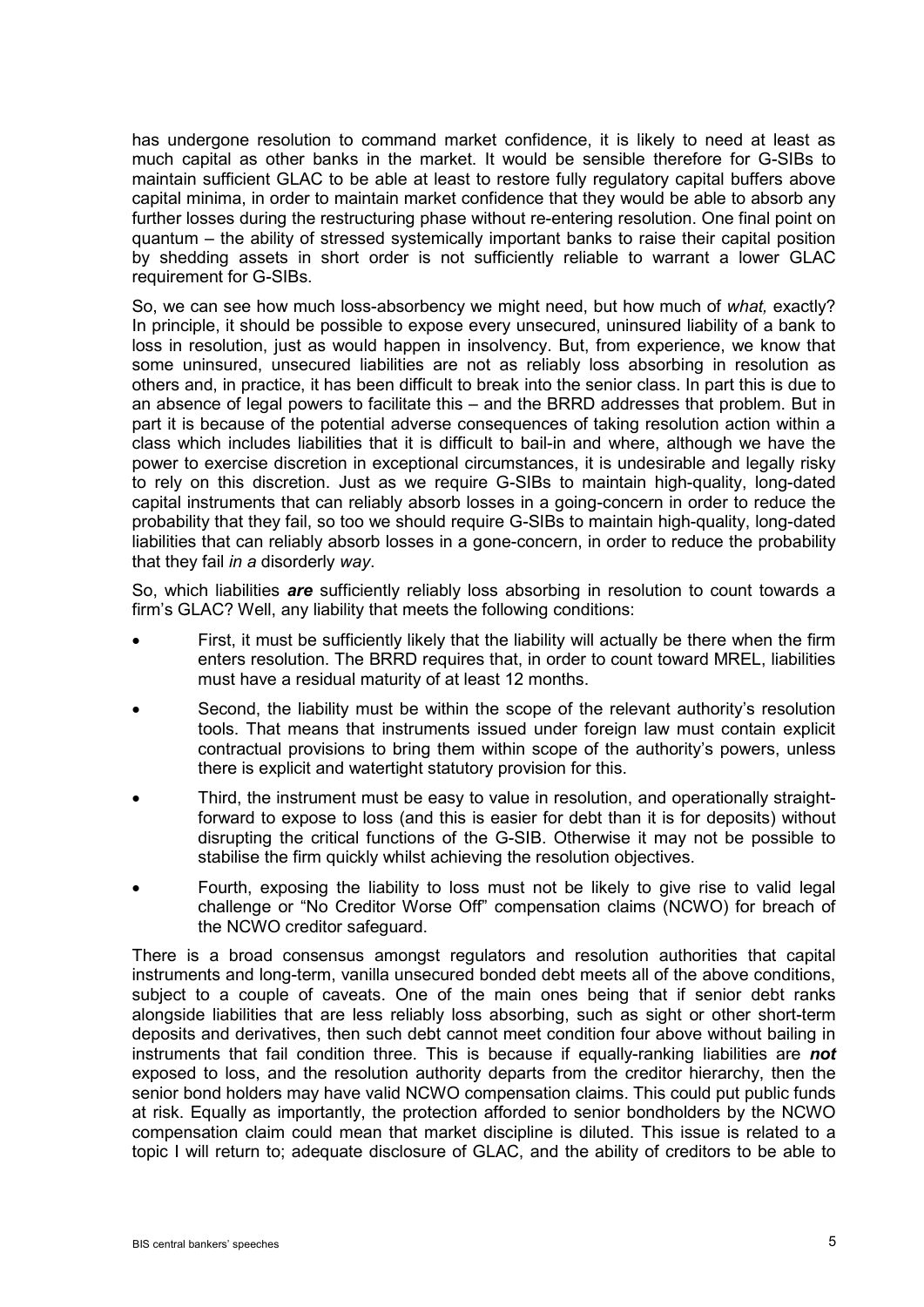assess accurately their position in the creditor hierarchy and the corresponding risk their exposures have.

But first, I would like to point out that requiring eligible instruments to rank below excluded liabilities (such as derivatives), does *not* mean that G-SIBs will have to meet GLAC with traditional Tier 2 debt. There are various mechanisms available through which "senior" bonded debt could remain senior to traditional subordinated debt but junior to the general creditor class. For example, this could be achieved via contractual provisions; as resolution authorities are empowered to require for MREL in the BRRD. Another option is for G-SIBs to issue GLAC-eligible instruments from a holding company and downstream the proceeds (often referred to as "structural subordination"). Another option that has been suggested is either to prefer excluded liabilities or subordinate eligible liabilities in statute – although agreeing changes to national insolvency laws could prove challenging. Again, whatever the approach, adequate disclosure at the legal entity level will be crucial to allow creditors to identify easily their position in the creditor hierarchy. With such adequate disclosure, there is no *a priori* reason why the cost of meeting such a requirement would differ between the approaches.

A final, crucial, aspect in rationalising G-SIBs' liability structures to make them resolvable is to ensure that the loss-absorbing capacity is issued from the right place in the group. G-SIBs have hundreds, sometimes thousands, of legal entities. Applying resolution tools to each one is not possible. Therefore the resolution strategy for each G-SIB will involve resolving either the whole group, or parts of the group, by applying resolution tools to a single parent, or a small number of intermediate parent entities – or, in FSB parlance, resolution entities which serve as the point or points of entry to resolution. There must be mechanisms in place to ensure that key operating subsidiaries of each resolution entity have *reliable* access to the GLAC issued by the resolution entity. One way of achieving this is for the resolution entity to downstream the resources raised by external issuance of GLAC-eligible instruments to material subsidiaries as long-term debt that ranks junior to the subsidiaries' non-capital instruments. This pre-positioned intragroup GLAC could contain provisions that allow the losses to flow up to the resolution entity by converting the intragroup debt to equity without placing the subsidiary into resolution, if home and host authorities agree this is necessary. Since, in a cross-border resolution of a G-SIB, it is in the interests of both home and host resolution authorities that key subsidiaries that are not themselves resolution entities do not formally enter resolution, and instead resolution tools are applied only to resolution entities, this will incentivise cooperation between home and host and reduce incentives to ringfence assets locally in an uncooperative manner.

So, if there is sufficient GLAC of adequate quality that is distributed appropriately within G-SIB groups, we will have made a further, major step in making G-SIBs resolvable and ending TBTF. Again, let me emphasise the importance of disclosure at the legal entity level. It is important that investors in GLAC, and creditors of G-SIBs generally, can identify their place in the creditor hierarchy and therefore better estimate their expected losses should resolution become necessary. This will reduce moral hazard, improve certainty of outcomes in the event of failure, and so incentivise investors to ensure the firms they are investing in are run in a prudent manner.

# **Conclusion**

I want to emphasise just how much progress has been made in last three years: resolution regimes and authorities are now in place where there were none previously in many countries. Resolution planning for systemic banks is taking place in Crisis Management Groups and will soon be taking place in EU resolution colleges too. We look forward to the guidance and technical standards from the European Banking Authority on how resolutions will be transacted. I think, in time, the EU BRRD will come to be seen as one of the most significant pieces of banking legislation to emerge from the financial crisis.